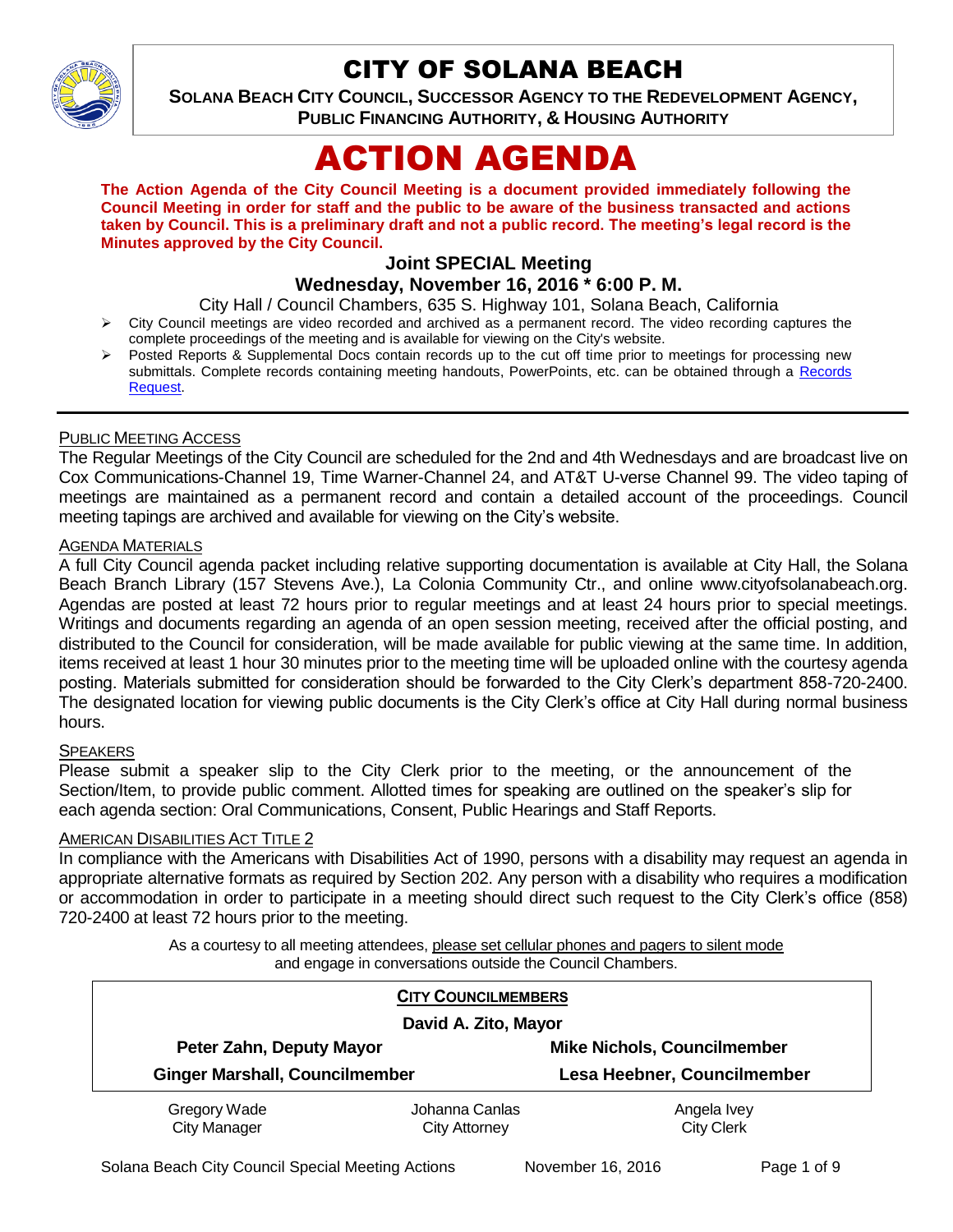#### SPEAKERS:

Please submit your speaker slip to the City Clerk prior to the meeting or the announcement of the Item. Allotted times for speaking are outlined on the speaker's slip for Oral Communications, Consent, Public Hearings and Staff Reports.

#### READING OF ORDINANCES AND RESOLUTIONS:

Pursuant to Solana Beach Municipal Code Section 2.04.460, at the time of introduction or adoption of an ordinance or adoption of a resolution, the same shall not be read in full unless after the reading of the title, further reading is requested by a member of the Council. If any Councilmember so requests, the ordinance or resolution shall be read in full. In the absence of such a request, this section shall constitute a waiver by the council of such reading.

## **CALL TO ORDER AND ROLL CALL:**

## **CLOSED SESSION REPORT:** (when applicable)

## **FLAG SALUTE:**

## **APPROVAL OF AGENDA: COUNCIL ACTION: Approved 5/0**

#### **PROCLAMATIONS/CERTIFICATES:** *Ceremonial*

*None at the posting of this agenda*

**PRESENTATIONS:** Ceremonial items that do not contain in-depth discussion and no action/direction. *None at the posting of this agenda*

#### **ORAL COMMUNICATIONS:**

This portion of the agenda provides an opportunity for members of the public to address the City Council on items relating to City business and not appearing on today's agenda by submitting a speaker slip (located on the back table) to the City Clerk. Comments relating to items on this evening's agenda are taken at the time the items are heard. Pursuant to the Brown Act, no action shall be taken by the City Council on public comment items. Council may refer items to the City Manager for placement on a future agenda. The maximum time allotted for each presentation is THREE MINUTES (SBMC 2.04.190). Please be aware of the timer light on the Council Dais.

#### **COUNCIL COMMUNITY ANNOUNCEMENTS / COMMENTARY:**

*An opportunity for City Council to make brief announcements or report on their activities. These items are not agendized for official City business with no action or substantive discussion.*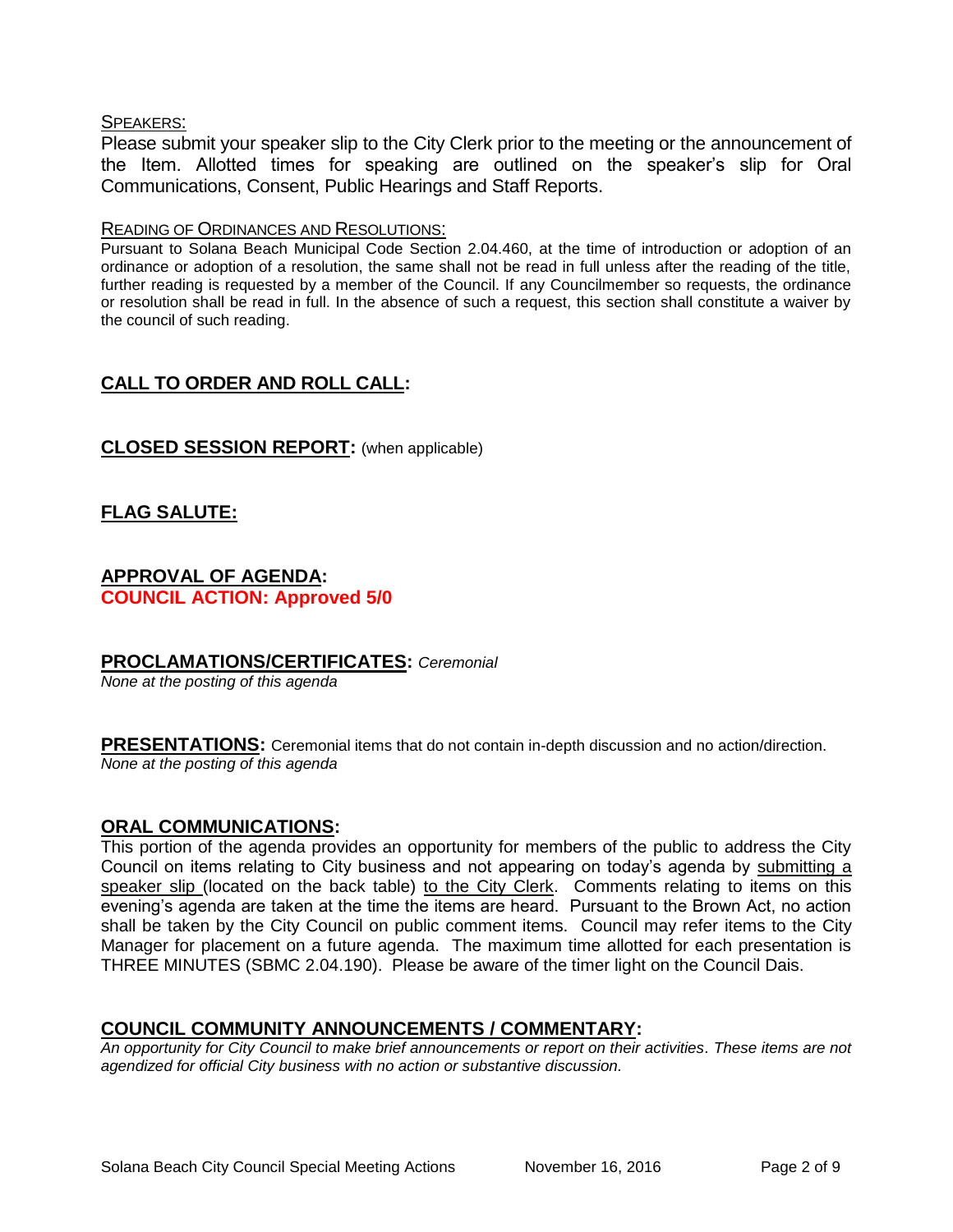## **A. CONSENT CALENDAR:** (Action Items) (A.1. - A.6.)

Items listed on the Consent Calendar are to be acted in a single action of the City Council unless pulled for discussion. Any member of the public may address the City Council on an item of concern by submitting to the City Clerk a speaker slip (located on the back table) before the Consent Calendar is addressed. Those items removed from the Consent Calendar by a member of the Council will be trailed to the end of the agenda, while Consent Calendar items removed by the public will be discussed immediately after approval of the Consent Calendar.

## **A.1. Minutes of the City Council.**

Recommendation: That the City Council

1. Approve the Minutes of the City Council Meetings held October 26, 2016. See Approved Minutes [http://www.ci.solana-beach.ca.us/index.asp?SEC=F0F1200D-21C6-4A88-8AE1-](http://www.ci.solana-beach.ca.us/index.asp?SEC=F0F1200D-21C6-4A88-8AE1-0BC07C1A81A7&Type=B_BASIC) [0BC07C1A81A7&Type=B\\_BASIC](http://www.ci.solana-beach.ca.us/index.asp?SEC=F0F1200D-21C6-4A88-8AE1-0BC07C1A81A7&Type=B_BASIC) **COUNCIL ACTION: Approved 5/0**

## **A.2. Register Of Demands.** (File 0300-30)

Recommendation: That the City Council

#### 1. Ratify the list of demands for October 22, 2016 through October 28, 2016.

#### [Item A.2. Report \(click here\)](https://solanabeach.govoffice3.com/vertical/Sites/%7B840804C2-F869-4904-9AE3-720581350CE7%7D/uploads/Item_A.2._Report_(click_here)_-_11-16-16.PDF)

*Posted Reports & Supplemental Docs contain records up to the cut off time, prior to the start of the meeting, for processing new submittals. The final official record containing handouts, PowerPoints, etc. can be obtained through a Records Request to the City Clerk's Office.* **COUNCIL ACTION: Approved 5/0**

## **A.3. General Fund Adopted Budget for Fiscal Year 2016-2017 Changes.** (File 0330-30)

Recommendation: That the City Council

1. Receive the report listing changes made to the Fiscal Year 2016-2017 General Fund Adopted Budget.

#### [Item A.3. Report \(click here\)](https://solanabeach.govoffice3.com/vertical/Sites/%7B840804C2-F869-4904-9AE3-720581350CE7%7D/uploads/Item_A.3._Report_(click_here)_-_11-16-16.PDF)

*Posted Reports & Supplemental Docs contain records up to the cut off time, prior to the start of the meeting, for processing new submittals. The final official record containing handouts, PowerPoints, etc. can be obtained through a Records Request to the City Clerk's Office.*

**COUNCIL ACTION: Approved 5/0**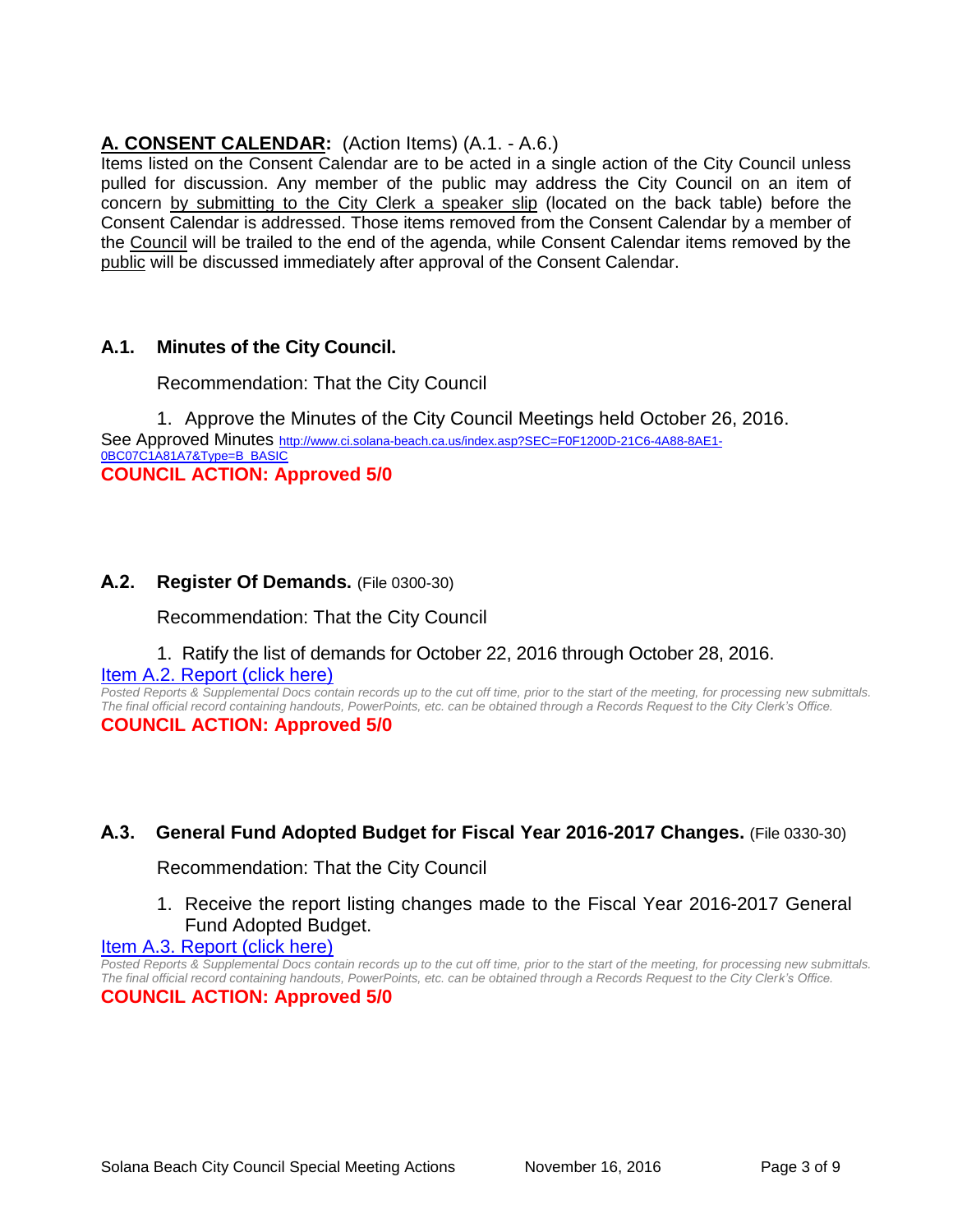## **A.4. 330 S. Cedros Project Environmental Review Agreement.** (File 0600-40)

Recommendation: That the City Council

1. Adopt **Resolution 2016-132** authorizing the City Manager to execute a professional service agreement amendment between the City and Environmental Science Associates, Inc. (ESA) in the amount of \$3,500 for Environmental Review Services for the 330 S. Cedros Project.

[Item A.4. Report \(click here\)](https://solanabeach.govoffice3.com/vertical/Sites/%7B840804C2-F869-4904-9AE3-720581350CE7%7D/uploads/Item_A.4._Report_(click_here)_-_11-16-16.PDF) 

*Posted Reports & Supplemental Docs contain records up to the cut off time, prior to the start of the meeting, for processing new submittals. The final official record containing handouts, PowerPoints, etc. can be obtained through a Records Request to the City Clerk's Office.* **COUNCIL ACTION: Approved 5/0**

**A.5. Environmental Impact Reports and Project Management Services Agreements.**  (File 0600-40)

Recommendation: That the City Council

- 1. Adopt **Resolution 2016-115**:
	- a. Authorizing the City Manager to execute a professional service agreement amendment between the City and Summit, Inc. in the amount of \$24,500 for project management services for the Solana Highlands Project.
	- b. Appropriating \$24,500 to the Developer Pass-Through fund in the Developer-Pass Through revenue and Professional Services expenditure accounts.
	- c. Authorizing the City Treasurer to amend the FY 2016/17 Adopted Budget.
- 2. Adopt **Resolution 2016-116**:
	- a. Authorizing the City Manager to execute a professional service agreement amendment between the City and Dudek, Inc. in the amount of \$34,790 to prepare visual simulations for the EIR for the Solana Highlands Project and extend the term of the contract by 24 months.
	- b. Appropriating \$24,500 to the Developer Pass-Through fund in the Developer-Pass Through revenue and Professional Services expenditure accounts.
	- c. Authorizing the City Treasurer to amend the FY 2016/17 Adopted Budget.

[Item A.5. Report \(click here\)](https://solanabeach.govoffice3.com/vertical/Sites/%7B840804C2-F869-4904-9AE3-720581350CE7%7D/uploads/Item_A.5._Report_(click_here)_-11-16-16.PDF) 

*Posted Reports & Supplemental Docs contain records up to the cut off time, prior to the start of the meeting, for processing new submittals. The final official record containing handouts, PowerPoints, etc. can be obtained through a Records Request to the City Clerk's Office.* **COUNCIL ACTION: Approved 5/0**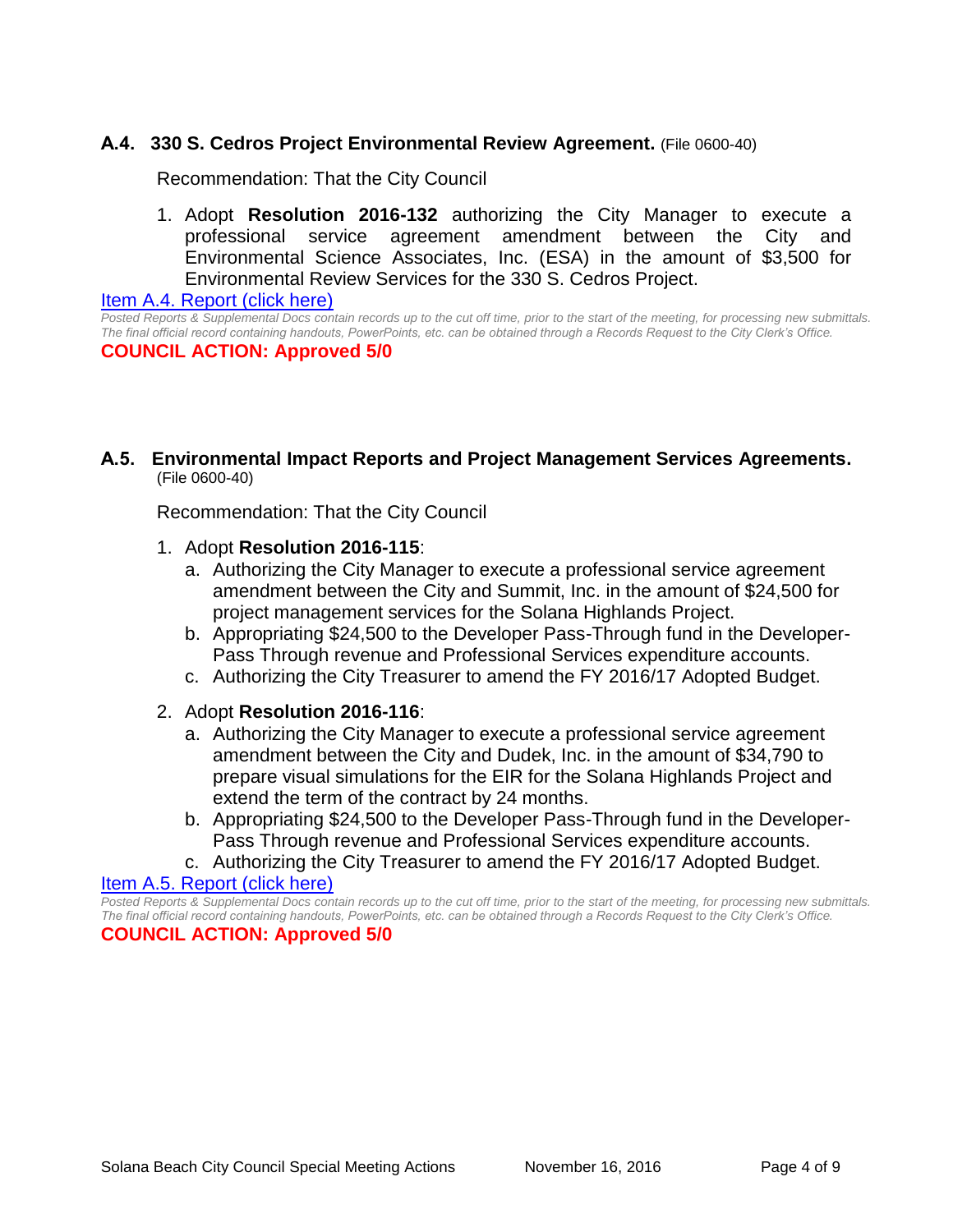## **A.6. Stevens & Valley Avenues Street Improvement Project.** (File 0820-15)

Recommendation: That the City Council

## 1. Adopt **Resolution 2016-134**:

- a. Finding the project exempt from the California Environmental Quality Act pursuant to Section 15301(c) of the State CEQA Guidelines.
- b. Awarding a construction contract for the Stevens and Valley Avenues Street Improvements, Bid No. 2016-09, in the amount of \$1,108,159, to Dick Miller Inc.
- c. Approving an amount of \$228,224 for construction contingency.
- d. Authorizing the City Manager to execute the construction contract on behalf of the City.
- e. Authorizing the City Manager to approve cumulative change orders up to the construction contingency amount.
- f. Authorizing a transfer of \$57,800 in appropriations from Capital Improvement Project CIP-11, Annual Pavement Management, into the Stevens-Valley project budget unit in the Gas Tax fund.
- g. Authorizing a transfer of \$75,200 in appropriations from Capital Improvement Project CIP-13, Storm Drain Improvements, into the Stevens-Valley project budget unit in the City CIP fund.
- h. Authorizing a transfer of \$50,000 in appropriations from Capital Improvement Project CIP-16, Palmitas Drainage Project, into the Stevens-Valley project budget unit in the City CIP fund.
- i. Authorizing the appropriation of \$58,383 in developer deposits into the project budget unit in the City CIP fund.
- j. Authorizing an appropriation of \$15,000, to be reimbursed by Santa Fe Christian Schools, into the Reimbursement Agreement Revenue Account and appropriating the same amount into the project budget unit both in the City CIP fund.
- k. Authorizing the City Manager to execute a reimbursement agreement between the City and San Dieguito Union High School District, in the amount of \$330,000, for storm drain, sidewalk, guardrail improvements and inspection services.
- l. Authorizing an appropriation of \$330,000, to be reimbursed by San Dieguito Union High School District, into the Reimbursement Agreement Revenue Account and appropriating the same amount into the project budget unit both in the City CIP fund.
- m. Authorizing the City Treasurer to amend the Fiscal Year 2016/17 Adopted Budget accordingly.

Item [A.6. Report \(click here\)](https://solanabeach.govoffice3.com/vertical/Sites/%7B840804C2-F869-4904-9AE3-720581350CE7%7D/uploads/Item_A.6._Report_(click_here)_-_11-16-16.PDF) 

*Posted Reports & Supplemental Docs contain records up to the cut off time, prior to the start of the meeting, for processing new submittals. The final official record containing handouts, PowerPoints, etc. can be obtained through a Records Request to the City Clerk's Office*

**COUNCIL ACTION: Approved 5/0**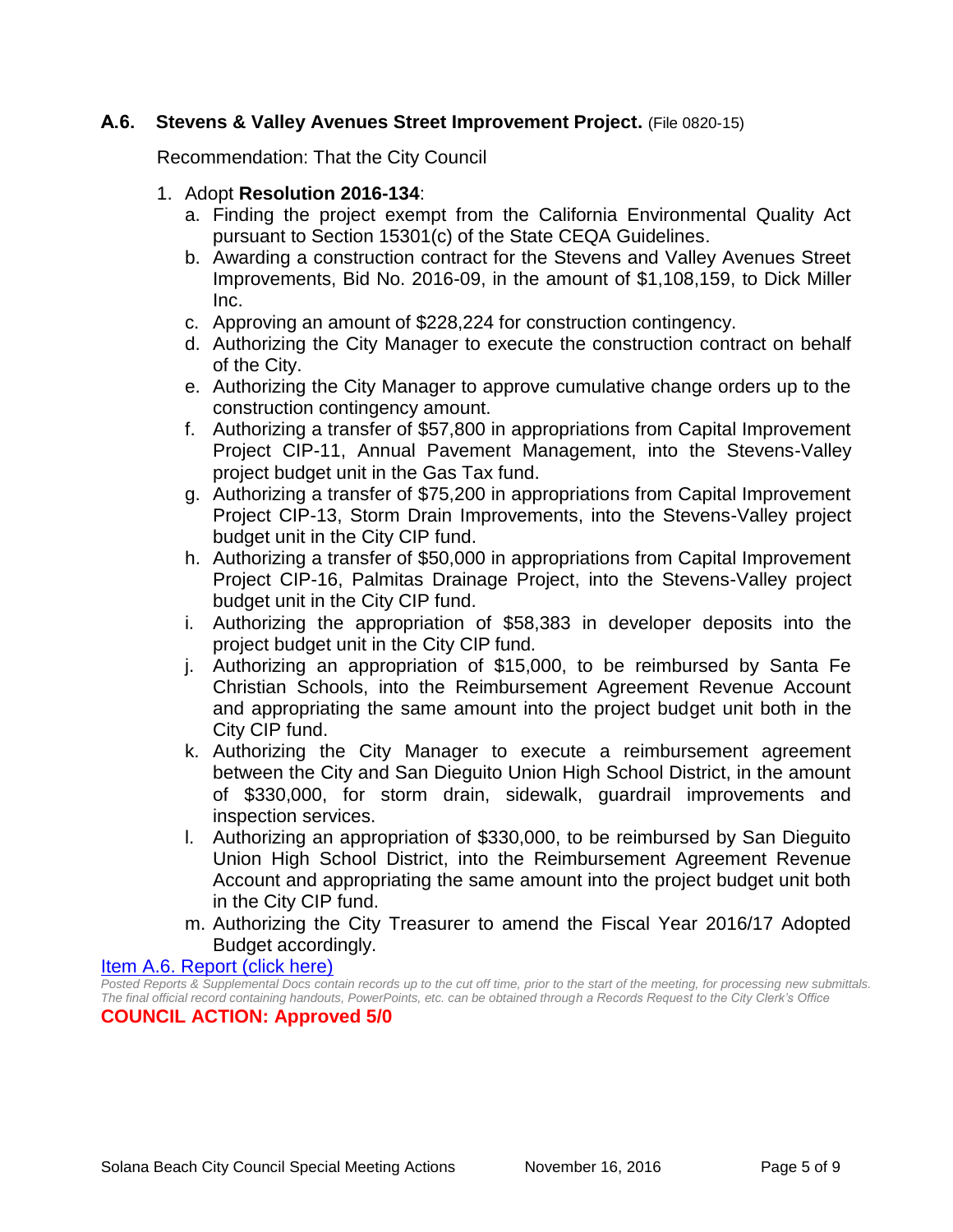## **C.2. Community Choice Aggregation (CCA) Consultant Services.** (File 1010-40)

Recommendation: That the City Council

1. Authorize the City Manager to initiate negotiations with TEA/Noble to provide CCA services to the City. Should an agreement not be reached with TEA/Noble, Staff further recommends that the City Council reserve the right to initiate negotiations with Pilot Power/EDMS for the CCA services.

[Item C.2. Report \(click here\)](https://solanabeach.govoffice3.com/vertical/Sites/%7B840804C2-F869-4904-9AE3-720581350CE7%7D/uploads/Item_C.2._Report_(click_here)_-_11-16-16.PDF)

[C.2. Supplemental Documents -](https://solanabeach.govoffice3.com/vertical/Sites/%7B840804C2-F869-4904-9AE3-720581350CE7%7D/uploads/C.2._Supplemental_Documents_11-16-16_updated_305pm.pdf) R

*Posted Reports & Supplemental Docs contain records up to the cut off time, prior to the start of the meeting, for processing new submittals. The final official record containing handouts, PowerPoints, etc. can be obtained through a Records Request to the City Clerk's Office.* **COUNCIL ACTION: Approved 4/1 (Noes: Marshall)**

## **B. PUBLIC HEARINGS:** (B.1. – B.3.)

This portion of the agenda provides citizens an opportunity to express their views on a specific issue as required by law after proper noticing by submitting a speaker slip (located on the back table) to the City Clerk. After considering all of the evidence, including written materials and oral testimony, the City Council must make a decision supported by findings and the findings must be supported by substantial evidence in the record. An applicant or designees for a private development/business project, for which the public hearing is being held, is allotted a total of fifteen minutes to speak, as per SBMC 2.04.210. A portion of the fifteen minutes may be saved to respond to those who speak in opposition. All other speakers have three minutes each. Please be aware of the timer light on the Council Dais.

**B.1. Public Hearing: 330 S. Cedros Ave., Applicant: McLeod, Case 17-16-03.** (File 0610-60)

Recommendation: The proposed project meets the minimum objective requirements under the SBMC, is consistent with the General Plan and may be found, as conditioned, to meet the discretionary findings required as discussed in this report to approve a DRP (Development Review Permit), CUP (Conditional Use Permit), SDP (Structure Development Permit) and MEC (Minor Exception). Therefore, Staff recommends that the City Council:

- 1. Conduct the Public Hearing: Open the public hearing, Report Council disclosures, Receive public testimony, Close the public hearing.
- 2. Find the project exempt from the California Environmental Quality Act pursuant to Section 15332 of the State CEQA Guidelines.
- 3. If the City Council makes the requisite findings and approves the project, adopt **Resolution 2016-130** conditionally approving a DRP, SDP, CUP, MEC and comprehensive sign plan for the project for a mixed use development at 330 S. Cedros Avenue, Solana Beach.

[Item B.1. Report \(click here\)](https://solanabeach.govoffice3.com/vertical/Sites/%7B840804C2-F869-4904-9AE3-720581350CE7%7D/uploads/Item_B.1._Report_(click_here)_-_11-16-16.PDF)

#### [Attachment 8](https://solanabeach.govoffice3.com/vertical/Sites/%7B840804C2-F869-4904-9AE3-720581350CE7%7D/uploads/Item_B.1._Report_-_Attachment_8_Appendix_-_11-16-2016.pdf)

*Posted Reports & Supplemental Docs contain records up to the cut off time, prior to the start of the meeting, for processing new submittals. The final official record containing handouts, PowerPoints, etc. can be obtained through a Records Request to the City Clerk's Office.*

**COUNCIL ACTION: Approved 5/0 to continue the hearing to a date certain of December 9, 2016 at 5:30 p.m.**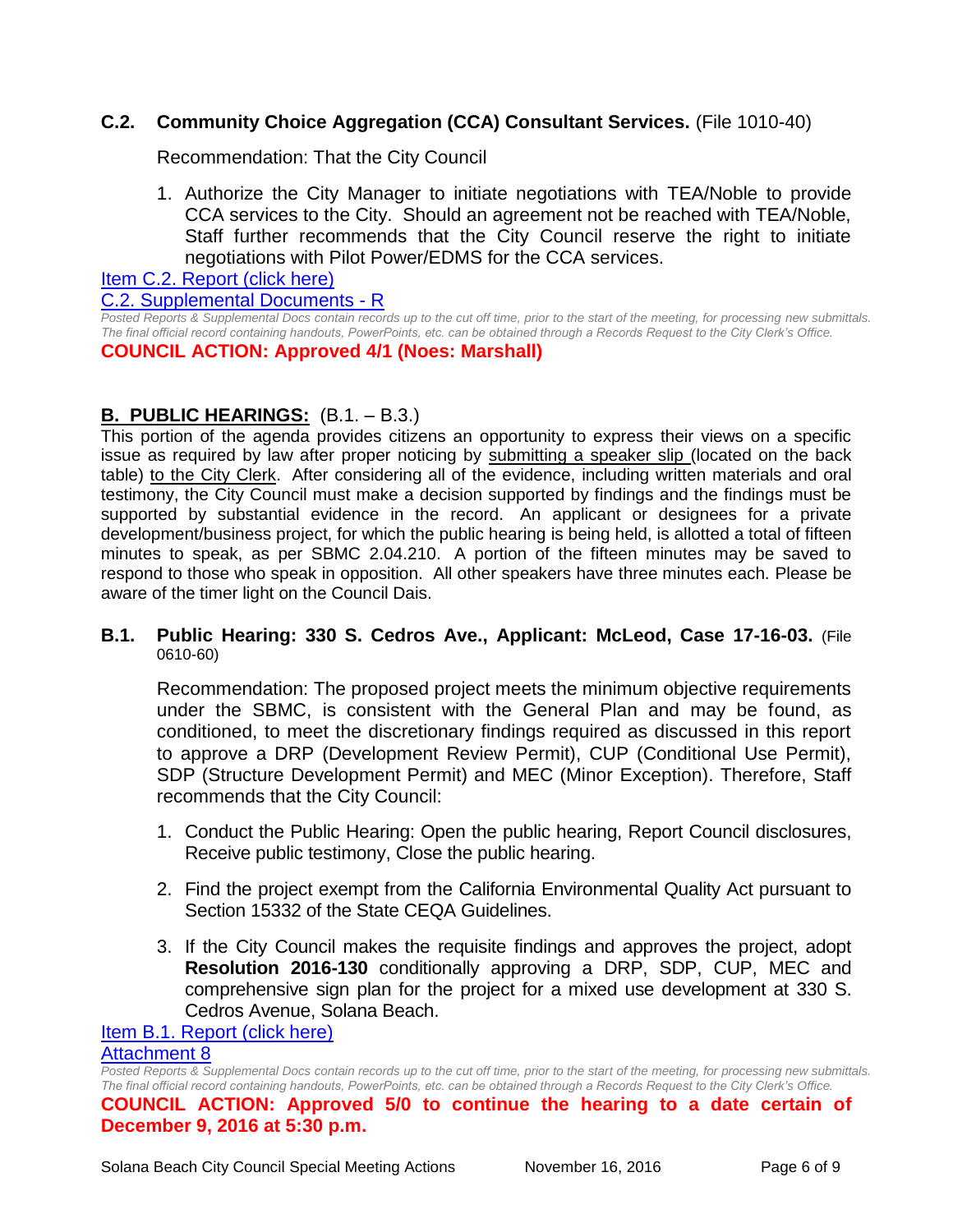**B.2. Public Hearing: 627 Glencrest Place, Applicants: McGarry, Lannutti, Case 17- 16-13.** (File 0600-40)

Recommendation: The proposed project meets the minimum objective requirements under the SBMC, is consistent with the General Plan and may be found, as conditioned, to meet the discretionary findings required as discussed in this report to approve a Development Review Permit (DRP) and administratively issue a Structure Development Permit (SDP). Therefore, Staff recommends that the City Council:

- 1. Conduct the Public Hearing: Open the Public Hearing, Report Council Disclosures, Receive Public Testimony, and Close the Public Hearing.
- 2. Find the project exempt from the California Environmental Quality Act pursuant to Section 15303 of the State CEQA Guidelines; and
- 3. If the City Council makes the requisite findings and approves the project, adopt **Resolution 2016-131** conditionally approving a DRP and SDP to construct a 485 square-foot, first-floor addition and a new 681 square-foot, second-floor addition to an existing single-story, single-family residence with an attached twocar garage located at 627 Glencrest Place.

[Item B.2. Report \(click here\)](https://solanabeach.govoffice3.com/vertical/Sites/%7B840804C2-F869-4904-9AE3-720581350CE7%7D/uploads/Item_B.2._Report_(click_here)_-_11-16-16.PDF)

*Posted Reports & Supplemental Docs contain records up to the cut off time, prior to the start of the meeting, for processing new submittals. The final official record containing handouts, PowerPoints, etc. can be obtained through a Records Request to the City Clerk's Office.*

**COUNCIL ACTION: Approved 4/0/1 (Recused: Zahn)**

- **B.3. This Item was removed from the Agenda.**
- **C.1. This Item was removed from the Agenda.**
- **C.3. This Item was removed from the Agenda.**

#### **WORKPLAN COMMENTS:**

*Adopted June 8, 2016*

#### **COMPENSATION & REIMBURSEMENT DISCLOSURE:**

GC: Article 2.3. Compensation: 53232.3. (a) Reimbursable expenses shall include, but not be limited to, meals, lodging, and travel. 53232.3 (d) Members of a legislative body shall provide brief reports on meetings attended at the expense of the local agency at the next regular meeting of the legislative body.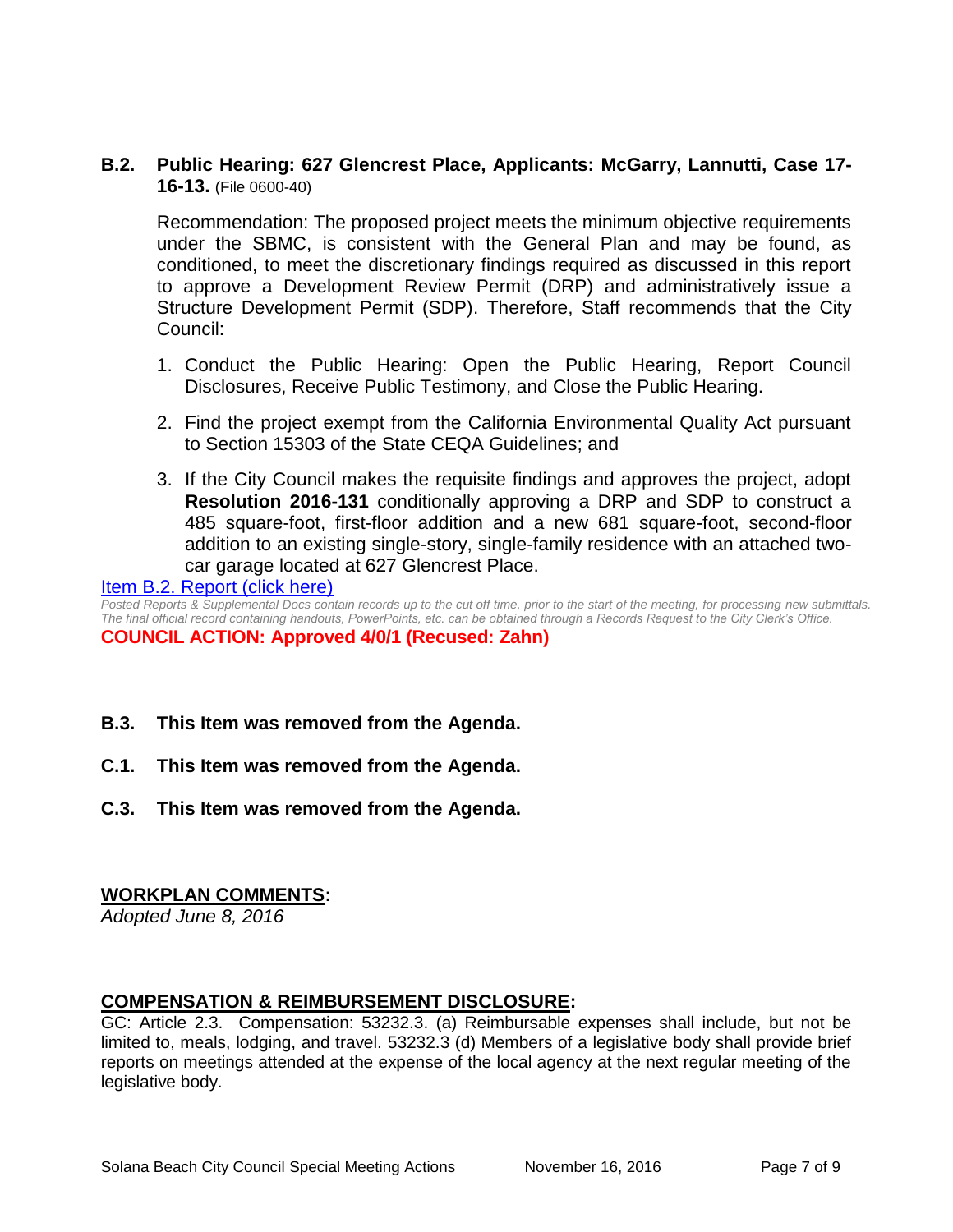## **COUNCIL COMMITTEE REPORTS:**

#### **Regional Committees: (outside agencies, appointed by this Council)**

- a. City Selection Committee (meets twice a year) Nichols, Zahn (alternate).
- b. County Service Area 17 Zahn, Marshall (alternate).
- c. Escondido Creek Watershed Authority Marshall/Staff (no alternate).
- d. League of Ca. Cities' San Diego County Executive Committee Nichols, Zahn (alternate) and any subcommittees.
- e. League of Ca. Cities' Local Legislative Committee Nichols, Zahn (alternate).
- f. League of Ca. Cities' Coastal Cities Issues Group (CCIG) Nichols, Heebner (alternate).
- g. North County Dispatch JPA Zahn, Nichols (alternate).
- h. North County Transit District Nichols, Heebner ( $1<sup>st</sup>$  alternate)
- i. Regional Solid Waste Association (RSWA) Nichols, Zahn (alternate).
- j. SANDAG Heebner (Primary), Nichols (1<sup>st</sup> alternate), Zito (2<sup>nd</sup> alternate) and any subcommittees.
- k. SANDAG Shoreline Preservation Committee Nichols, Heebner (alternate).
- l. San Dieguito River Valley JPA Zito, Zahn (alternate).
- m. San Elijo JPA Marshall, Zito (both primary members) (no alternates).
- n. 22<sup>nd</sup> Agricultural District Association Community Relations Committee Heebner, Nichols.

#### **Standing Committees: (All Primary Members)** *(Permanent Committees)*

- a. Business Liaison Committee Zito, Zahn.
- b. Highway 101 / Cedros Ave. Development Committee Heebner, Nichols.
- c. I-5 Construction Committee Heebner, Zito.
- d. Parks and Recreation Committee Heebner, Nichols.
- e. Public Arts Committee Nichols, Zito.
- f. School Relations Committee Marshall, Zahn.

## **ADJOURN:**

#### **AFFIDAVIT OF POSTING**

*STATE OF CALIFORNIA COUNTY OF SAN DIEGO CITY OF SOLANA BEACH* §

I, Angela Ivey, City Clerk of the City of Solana Beach, do hereby certify that this Agenda for the November 16, 2016 Council Meeting was called by City Council, Successor Agency to the Redevelopment Agency, Public Financing Authority, and the Housing Authority of the City of Solana Beach, California, was provided and posted on November 10, 2016 at 5:15 p.m. on the City Bulletin Board at the entrance to the City Council Chambers. Said meeting is held at 6:00 p.m., November 16, 2016, in the Council Chambers, at City Hall, 635 S. Highway 101, Solana Beach, California.

> Angela Ivey, City Clerk City of Solana Beach, CA